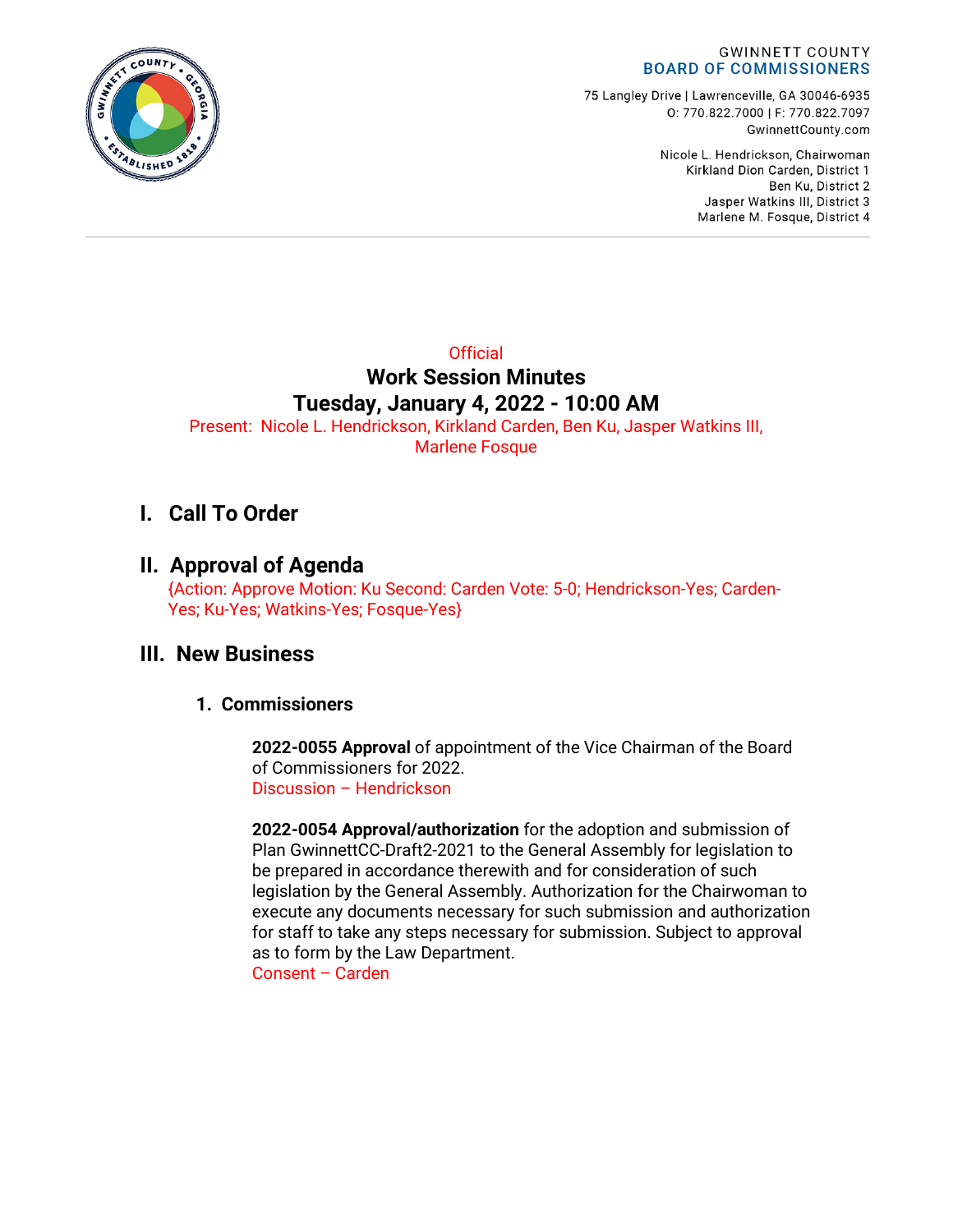### **III. New Business**

#### **2. Multiple Departments**

**2022-0023 Award BL122-21**, purchase of law enforcement duty gear on an annual contract (January 5, 2022 through January 4, 2023), Departments of Corrections, Police Services and Sheriff, to BlackPoint Tactical, LLC; Dana Safety Supply, Inc.; Galls, LLC; GT Distributors, Inc.; INV Tech Services, LLC; Kiesler Police Supply, Inc.; and SRT Supply, base bid \$155,750.00 (this represents a 5% decrease from the previous contract). (Staff Recommendation: Award) Consent – Watkins

#### **3. Community Services/Tina Fleming**

**2022-0011 Award BL106-21**, Duncan Creek Park synthetic turf replacement, to Sprinturf, LLC, amount not to exceed \$810,900.00. Contract to follow award. Subject to approval as to form by the Law Department. This contract is funded by the 2017 SPLOST Program. (Staff Recommendation: Award) Consent – Carden

**2022-0015 Award BL115-21**, Mountain Park Aquatic Center and Bethesda Park Aquatic Center mechanical improvements, to Maxair Mechanical, LLC, amount not to exceed \$1,371,940.00. Contract to follow award. Subject to approval as to form by the Law Department. This contract is funded by the 2017 SPLOST Program. (Staff Recommendation: Award) Consent – Ku

**2022-0027 Approval** to set qualifying fees for the county and judicial offices to be filled through the election process in 2022 as required by O.C.G.A. § 21-2-131. Subject to approval as to form by the Law Department. (Staff Recommendation: Approval) Discussion – Ku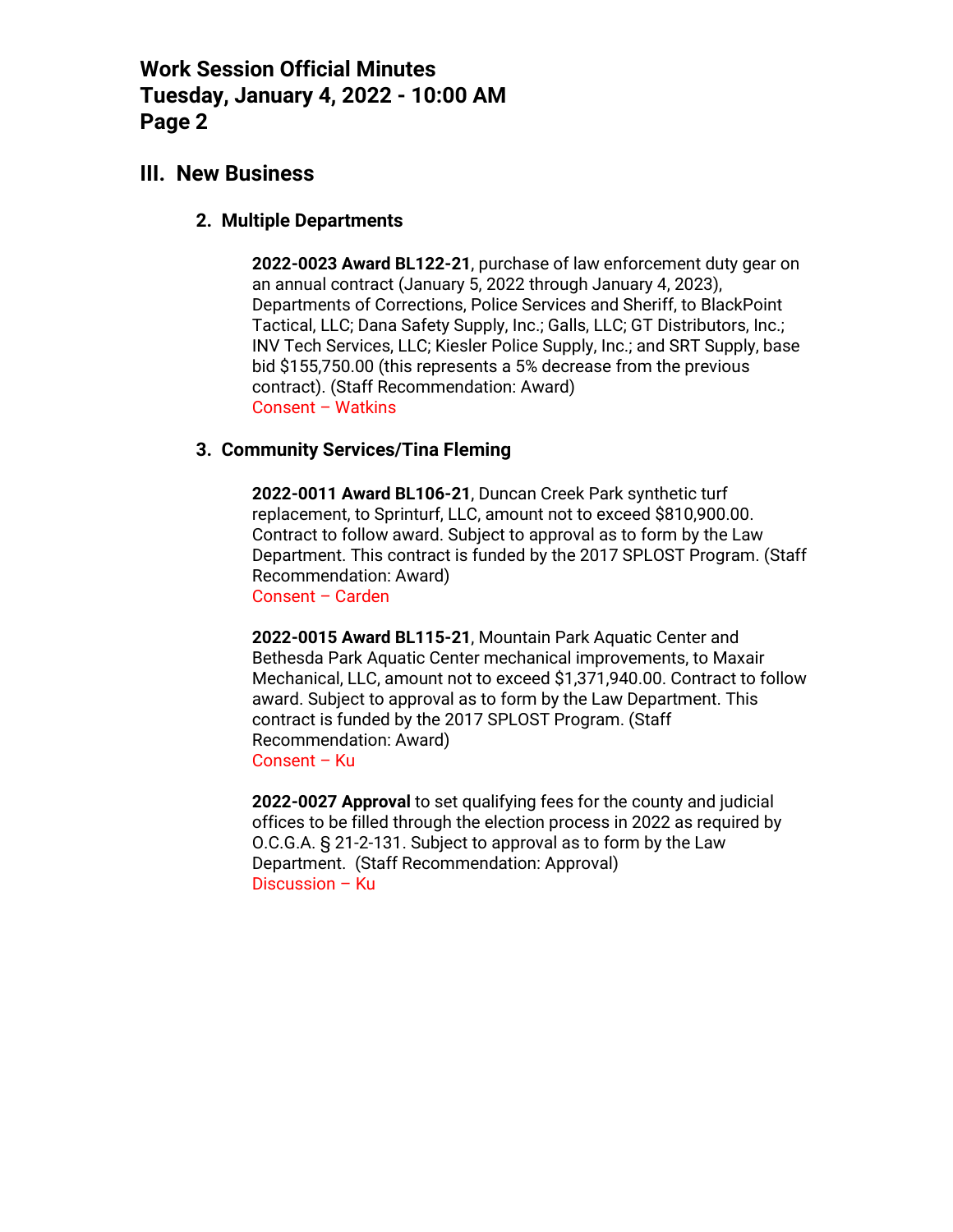### **III. New Business**

#### **4. Financial Services/Buffy Alexzulian**

**2022-0004 Approval** of tax digest corrections, including changes to the digest, additions, deletions, and errors discovered during the billing and collection process of the Tax Assessors and Tax Commissioner's Office. Adjustments amount to an increase of assessed value in the amount of \$148,294,660.00, a decrease in assessed value of \$351,880.00 for a net increase of \$147,942,780.00 for tax years 2013 through 2021. (Staff Recommendation: Approval) (Board of Assessors Approved on December 1, 2021, Vote 5-0) Consent – Ku

**2022-0012 Approval** and adoption of the fiscal year 2022 Operating, Capital, and Grants Budgets, and the preliminary approval of the 2023- 2027 Capital Improvement Plan. (Staff Recommendation: Approval) Discussion – Ku

#### **5. Information Technology Services/Dorothy Parks**

**2022-0006 Award RP029-21**, broad based geographic information system services on an annual contract (January 19, 2022 through January 18, 2023), to Burns & McDonnell Engineering Company, Inc., dba 1898 & Co.; Dewberry Engineers, Inc.; Geographic Information Services, Inc.; Kimley-Horn and Associates, Inc.; and Timmons Group, Inc., base amount \$400,000.00 (negotiated cost savings of approximately \$4,350.00). Contract to follow award. Subject to approval as to form by the Law Department. (Staff Recommendation: Award) Consent – Ku

#### **6. Law Department/Michael P. Ludwiczak**

**2022-0030 Approval** of the settlement in the matter of Demetrius Hollins v. Gwinnett County, Georgia, et al., U. S. District Court for the Northern District of Georgia, Civil Action No. 1:21-CV-03756-MHC, for the sum of \$400,000.00, including authorization for the Chairwoman to execute any documents necessary to effectuate the settlement. All documents are subject to approval as to form by the Law Department. Consent – Fosque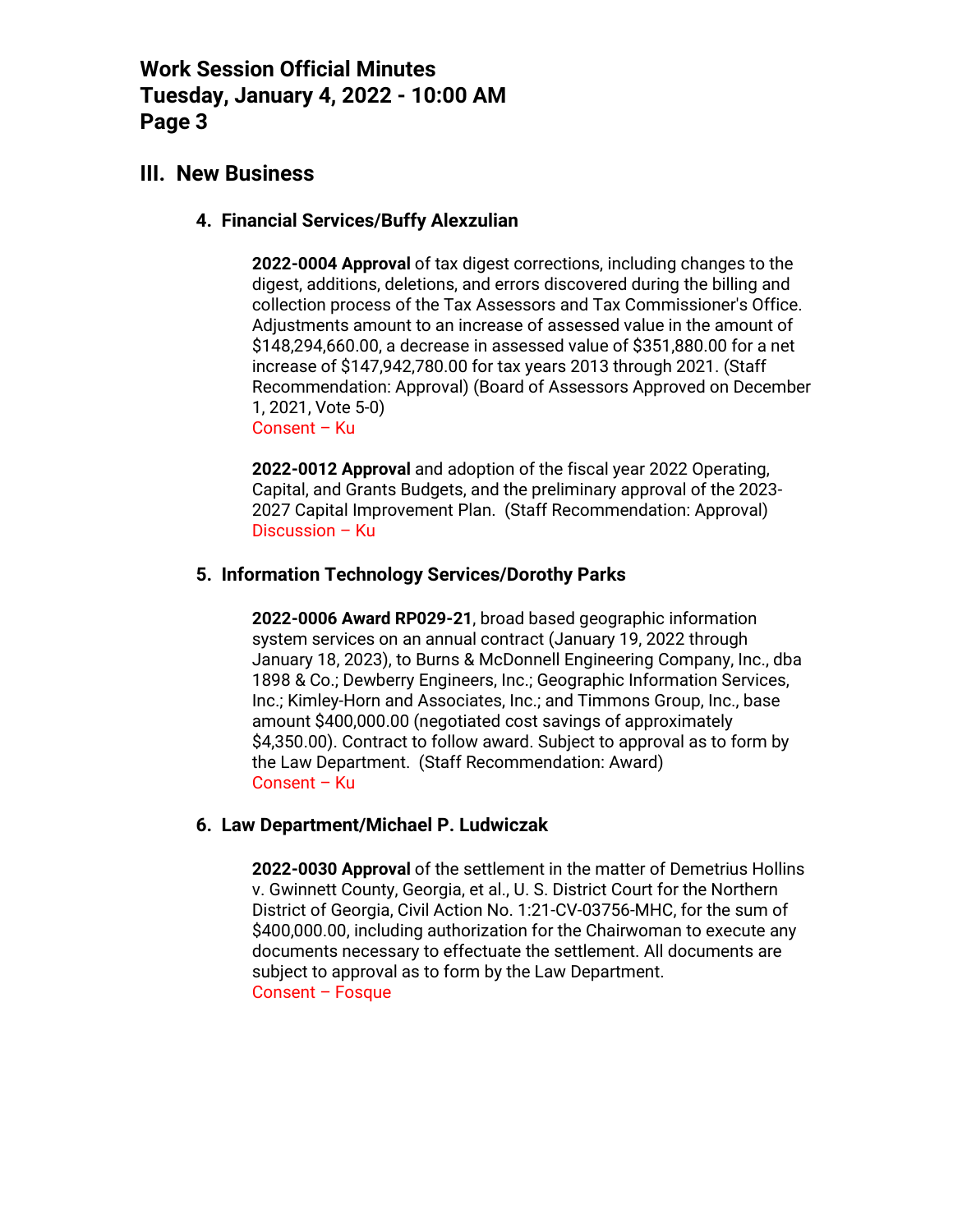### **III. New Business**

#### **6. Law Department/Michael P. Ludwiczak**

**2022-0013 Approval/authorization** for the Chairwoman to execute a Quitclaim Deed from Gwinnett County, Georgia to Gemini Buys, LLC, and any other documents necessary, to clear the title on property located in Land Lot 44 of the 7th District, Tax Parcel R7044 100, from any interest the County may have in the property by virtue of a Sheriff's Tax Deed recorded at Deed Book 6608, Page 104, Gwinnett County, Georgia records. Subject to approval as to form by the Law Department. Consent – Fosque

#### **7. Support Services/Angelia Parham**

**2022-0008 Award BL103-21**, fleet fuel site improvements project, to JF Acquisition, LLC, amount not to exceed \$155,245.53. Contract to follow award. Subject to approval as to form by the Law Department. (Staff Recommendation: Award) Consent – Fosque

**2022-0009 Award BL107-21**, Gwinnett County Corrections cooler and freezer replacement project, to Citisco, LLC, amount not to exceed \$143,222.81. Contract to follow award. Subject to approval as to form by the Law Department. (Staff Recommendation: Award) Consent - Carden

**2022-0014 Approval** to extend OS011-20, provision of a turnkey on-site vehicle and equipment maintenance parts operation on an annual contract (January 1, 2022 through March 31, 2022), with Genuine Parts Company dba NAPA Auto Parts, using a competitively procured State of Georgia contract, base amount \$2,009,147.25. (Staff Recommendation: Approval)

Consent – Carden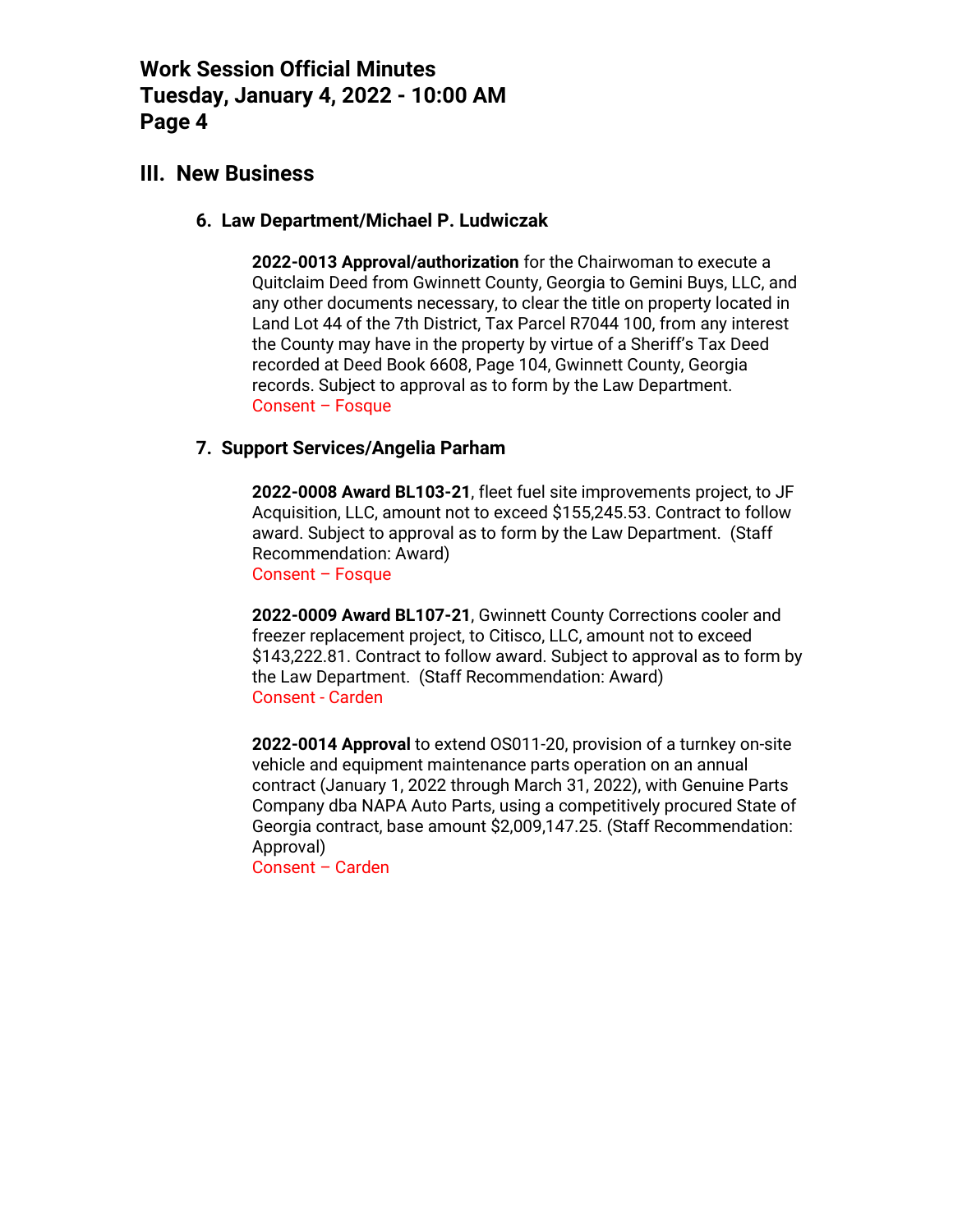### **III. New Business**

#### **8. Transportation/Lewis Cooksey**

**2022-0007 Award BL121-21**, Peachtree Industrial Boulevard (North Berkeley Lake Road to Bradford Creek Trail), SR 140/Holcomb Bridge Road (Smithpointe Drive to Peachtree Corners Circle), and Pond Road (Ingram Road to Tiger Boulevard) pedestrian improvement projects, to Sol Construction, LLC, amount not to exceed \$835,148.00. Contract to follow award. Subject to approval as to form by the Law Department. This contract is funded 81% by the 2017 SPLOST Program. (Staff Recommendation: Award) Consent – Ku

**2022-0017 Approval** of Change Order No. 2 - BL047-19- SR 324/Gravel Springs Road at I-85 Interchange project with E. R. Snell Contractor, Inc. increasing the contract by a net of \$963,773.54. The contract amount is adjusted from \$19,582,658.08 to \$20,546,431.62. Subject to approval as to form by the Law Department. This change order is funded by the Georgia Department of Transportation. (Staff Recommendation: Approval)

Consent – Fosque

**2022-0016 Approval/authorization** for the Chairwoman to execute Supplemental Construction Agreement #2 with the Georgia Department of Transportation (GDOT) for additional project funding of \$963,773.54 for construction of the project on SR 324/Gravel Springs Road at I-85. Approval/authorization for the Chairwoman or designee to execute all related documents. Subject to approval as to form by the Law Department. This item is funded 100% by the Georgia Department of Transportation. (Staff Recommendation: Approval) Consent – Fosque

### **IV. Old Business**

#### **1. Commissioners**

**2021-1650 Approval** (Formerly GCID 20211512) of Board of Commissioners appointment to the Board of Health. Term expires December 31, 2027. Incumbent Joy Monroe. (Tabled on 12/7/2021)

**2021-1651 Approval** (Formerly GCID 20211516) of Board of Commissioners appointment to the Gwinnett Convention & Visitors Bureau. Term expires December 31, 2024. Incumbent Tom Martin. (Tabled on 12/7/2021)